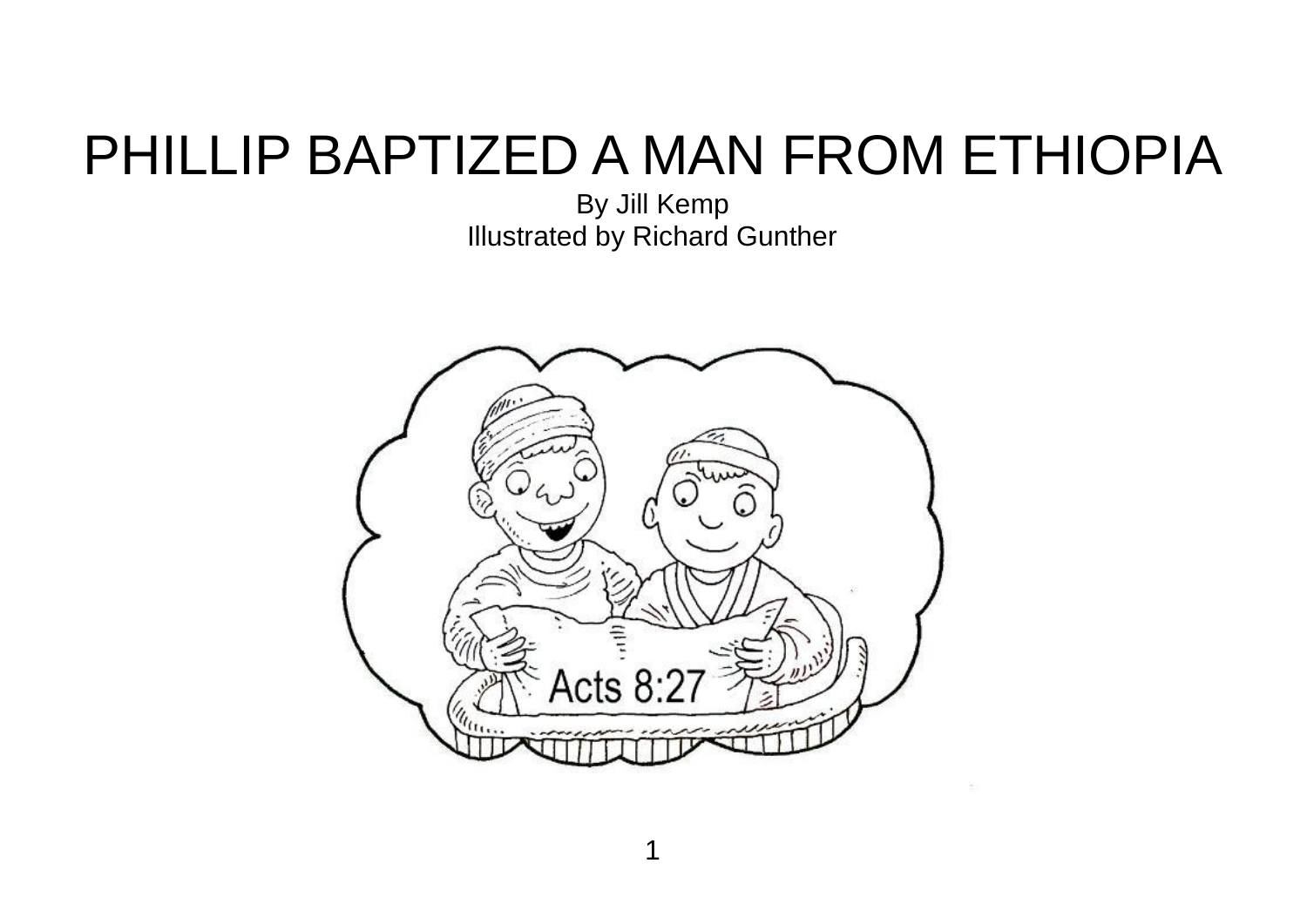

Phillip and some of Jesus' disciples, were telling people in the small towns of Samaria about Jesus Christ, God's son and many people believed the good news.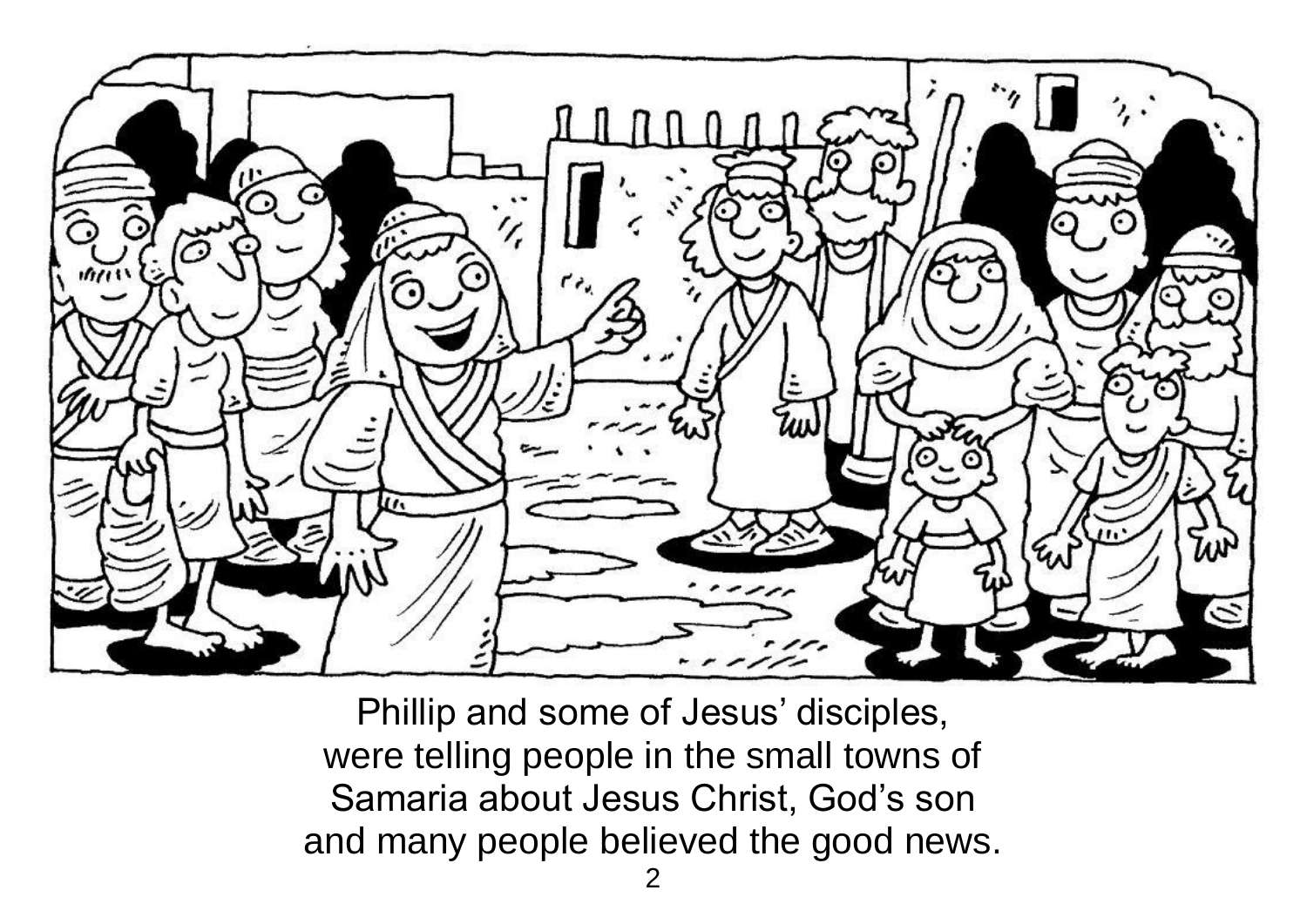

Then God sent an angel to tell Phillip "Go this way into the desert. God has something for you to do." Phillip listened and obeyed.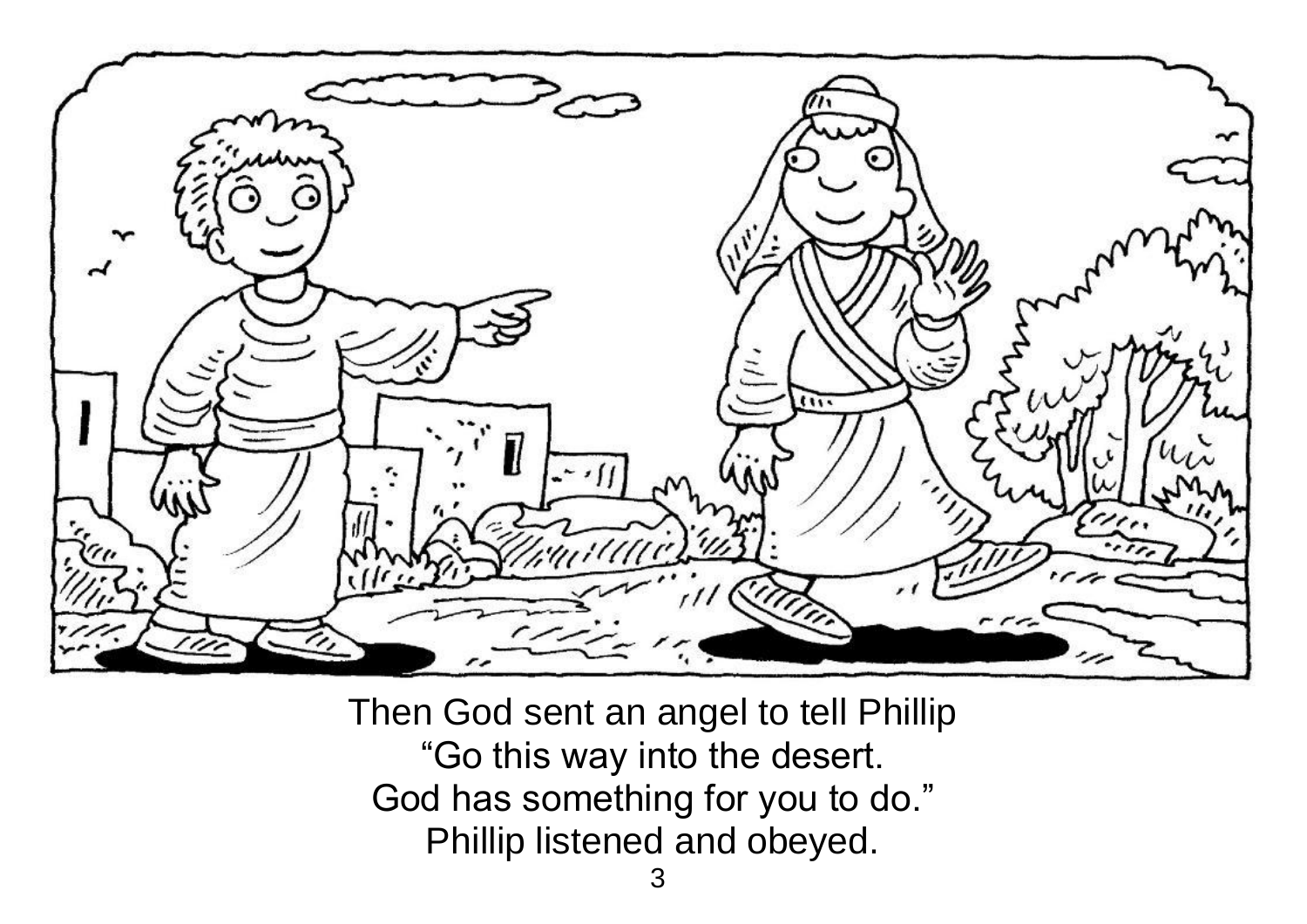

He wondered why God had sent him to such a lonely place, but he knew that God's Spirit was with him. God wanted Phillip to tell someone about Jesus.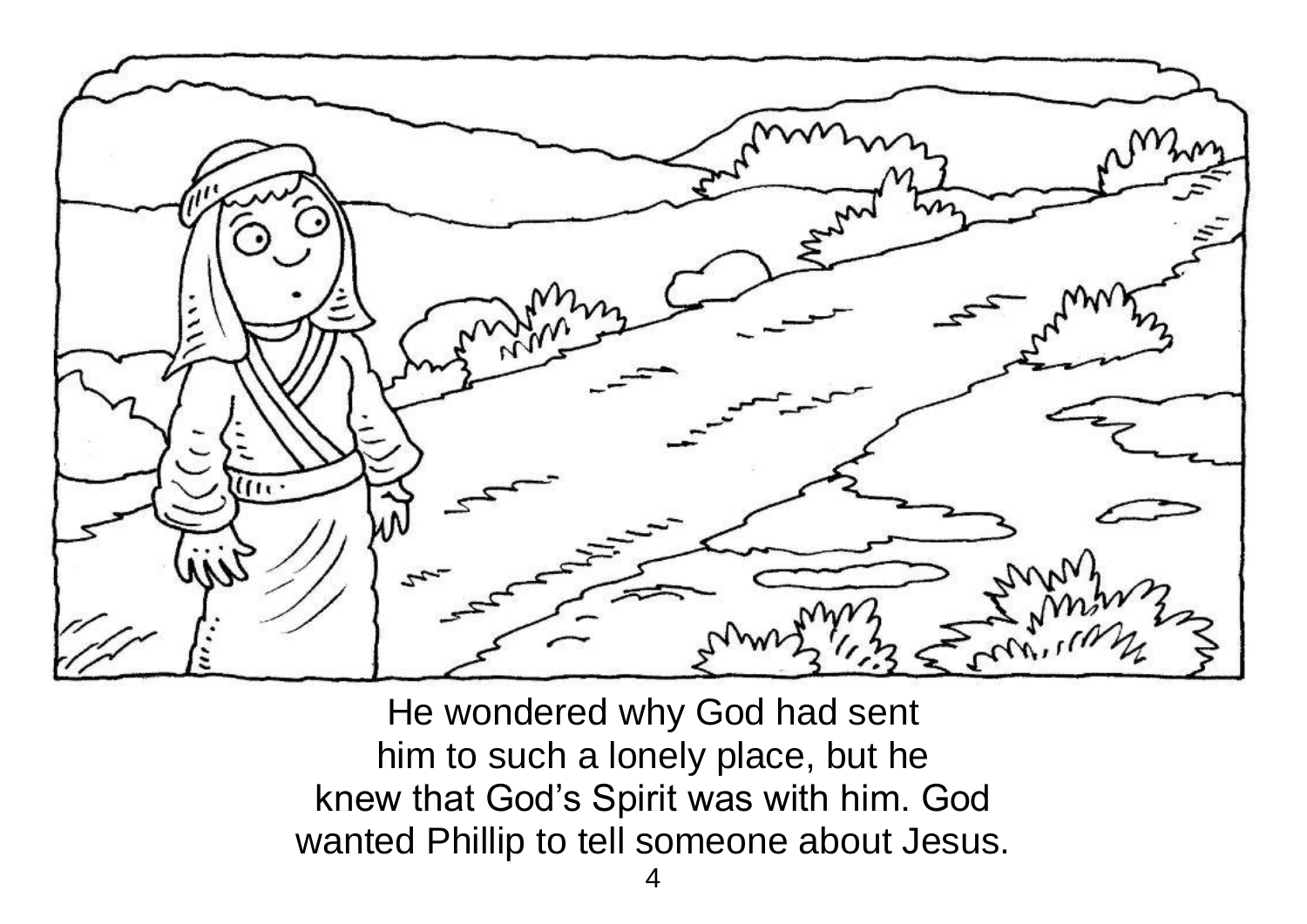

Soon a very important man, from the country of Ethiopia, came past in his chariot. He was the boss of the Queen of Ethiopia's treasure and he was reading the words of Isaiah, from the Bible.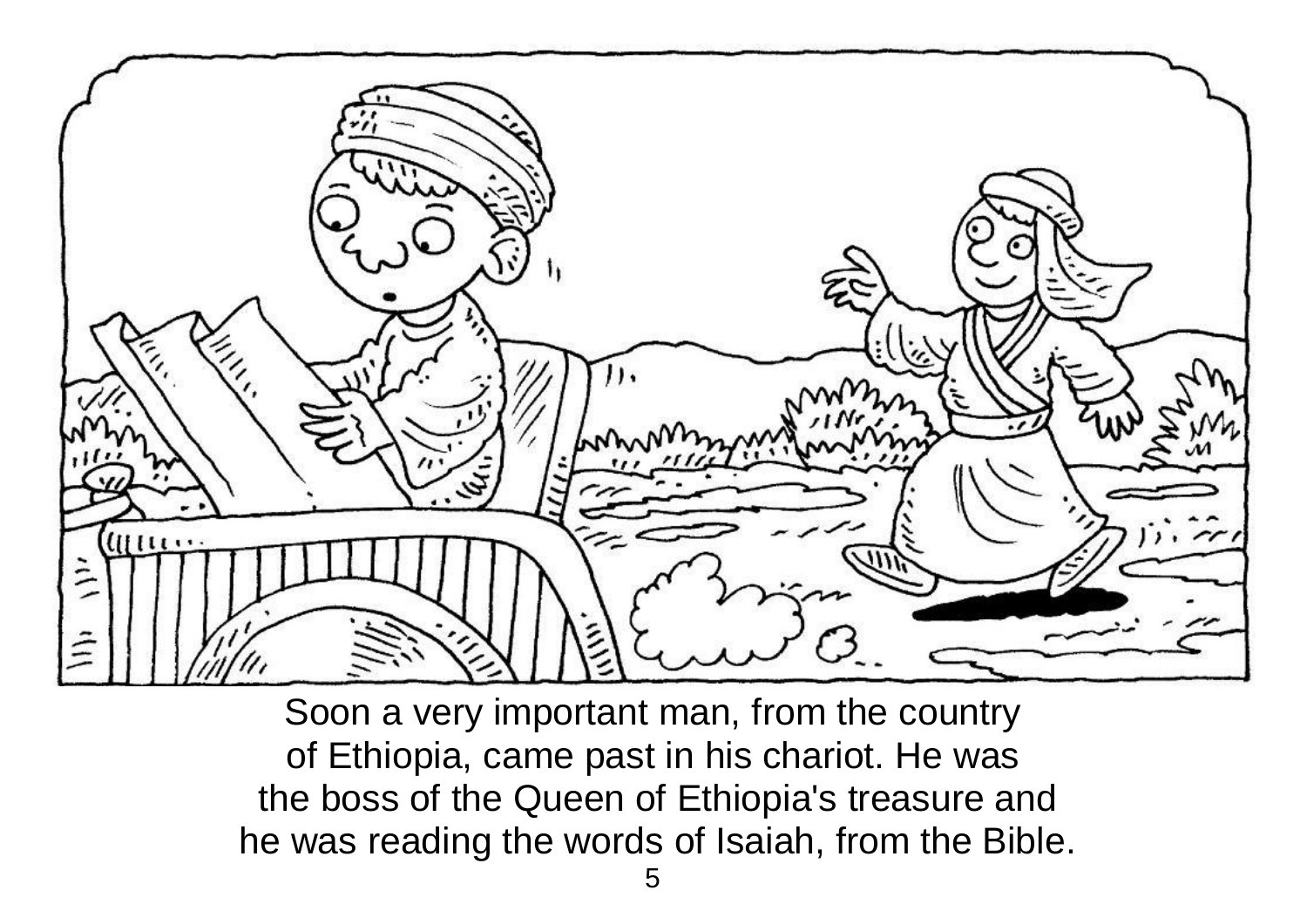

Phillip asked the man if he understood the words he was reading. "I can't understand them," he answered, "and I have no one to teach me."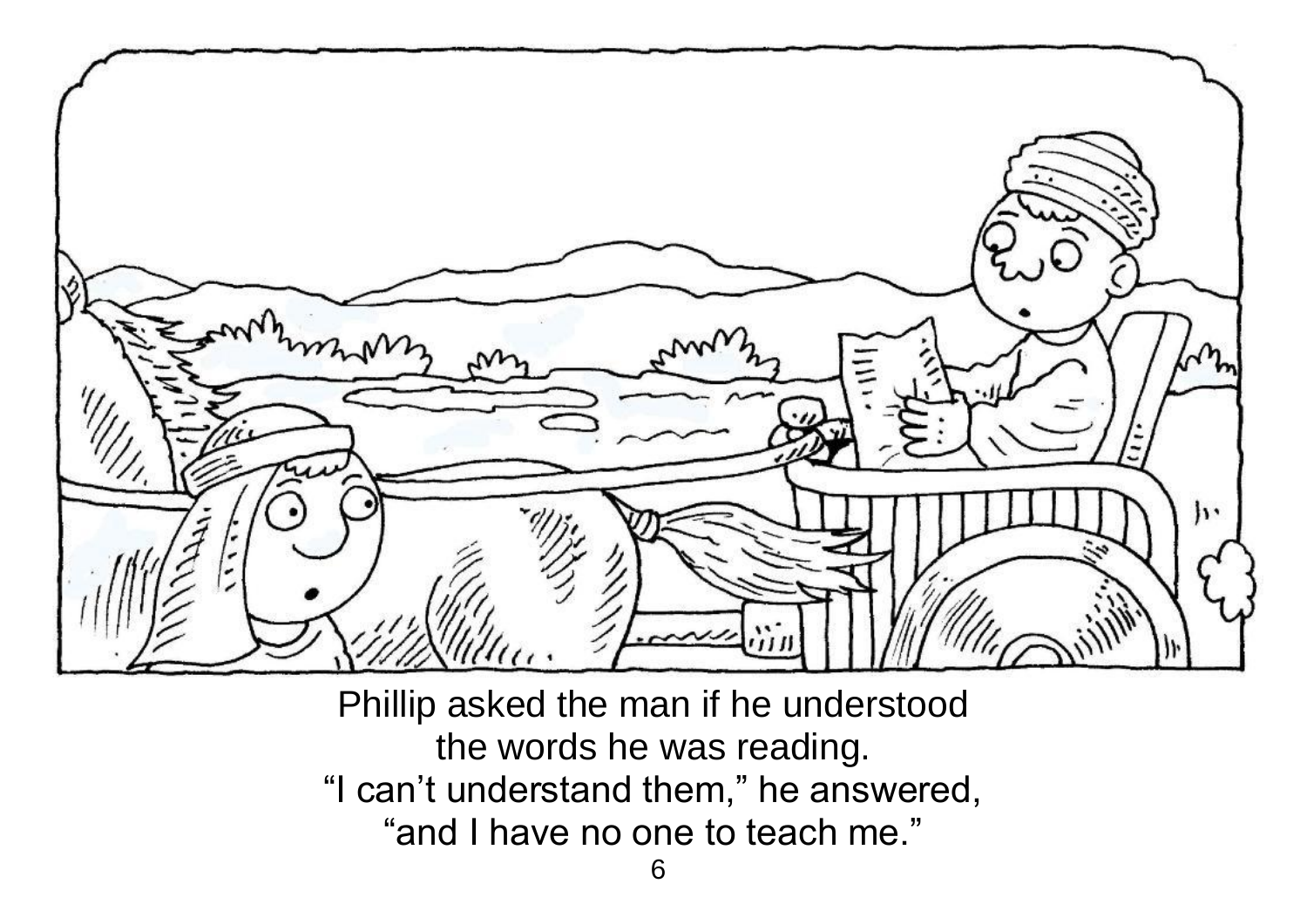

So Phillip explained to the man from Ethiopia how God had written long ago about his Son and that anyone who believes in Jesus and was baptized, would become a child of God.